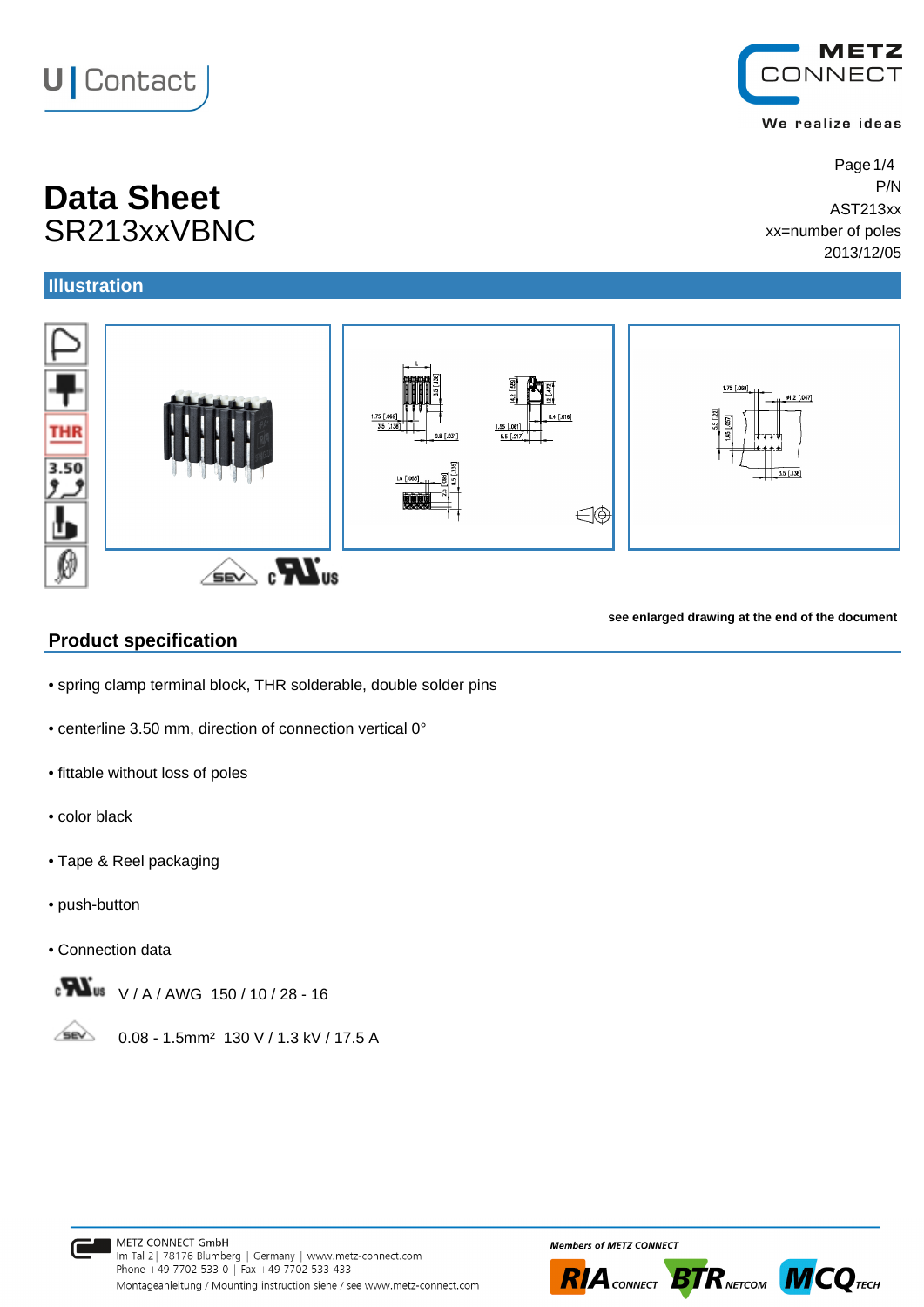



We realize ideas

| <b>Data Sheet</b> | P/N                |
|-------------------|--------------------|
|                   | AST213xx           |
| SR213xxVBNC       | xx=number of poles |
|                   | $0.04214000$       |

Page 2/4 AST213xx xx=number of poles 2013/12/05

| <b>Technical Data</b>                      |                                                                                              |                |              |  |
|--------------------------------------------|----------------------------------------------------------------------------------------------|----------------|--------------|--|
| <b>General Data</b>                        |                                                                                              |                |              |  |
| Solder pin length                          | 3.5 mm                                                                                       |                |              |  |
| min. number of poles                       | $\overline{2}$                                                                               |                |              |  |
| max. number of poles                       | 12                                                                                           |                |              |  |
| Insulating material class                  | <b>CTI 600</b>                                                                               |                |              |  |
| clearance/creepage dist.                   | $2 \, \text{mm}$                                                                             |                |              |  |
| protection category                        | <b>IP 20</b>                                                                                 |                |              |  |
| Overvoltage category                       | III                                                                                          | III            | $\mathsf{I}$ |  |
| Pollution degree                           | 3                                                                                            | $\overline{2}$ | 2            |  |
| Rated voltage                              | 160 V                                                                                        | 400 V          | 400 V        |  |
| Rated test voltage                         | 2.5 kV                                                                                       | 2.5 kV         | 2.5 kV       |  |
| Min. insul. strip length                   | 8.5 mm                                                                                       |                |              |  |
| Connection data                            | $150/10/28 - 16$                                                                             |                |              |  |
|                                            |                                                                                              |                |              |  |
| <b>SEV</b><br>$0.08 - 1.5$ mm <sup>2</sup> | 130 V / 1.3 kV / 17.5 A                                                                      |                |              |  |
| <b>Material</b>                            |                                                                                              |                |              |  |
| insulating material                        | PA66/6T                                                                                      |                |              |  |
| flammability class                         | V <sub>0</sub>                                                                               |                |              |  |
| <b>Climatic properties</b>                 |                                                                                              |                |              |  |
| upper limit temperature                    | 105 °C                                                                                       |                |              |  |
| lower limit temperature                    | $-40 °C$                                                                                     |                |              |  |
| <b>General</b>                             |                                                                                              |                |              |  |
| solderability                              | For THR products acc. to IPC/JEDEC J-STD-020D-MSL 1   For THT products max.<br>260 °C / 10 s |                |              |  |



Tolerance ISO 2768 -mH



**Members of METZ CONNECT** 

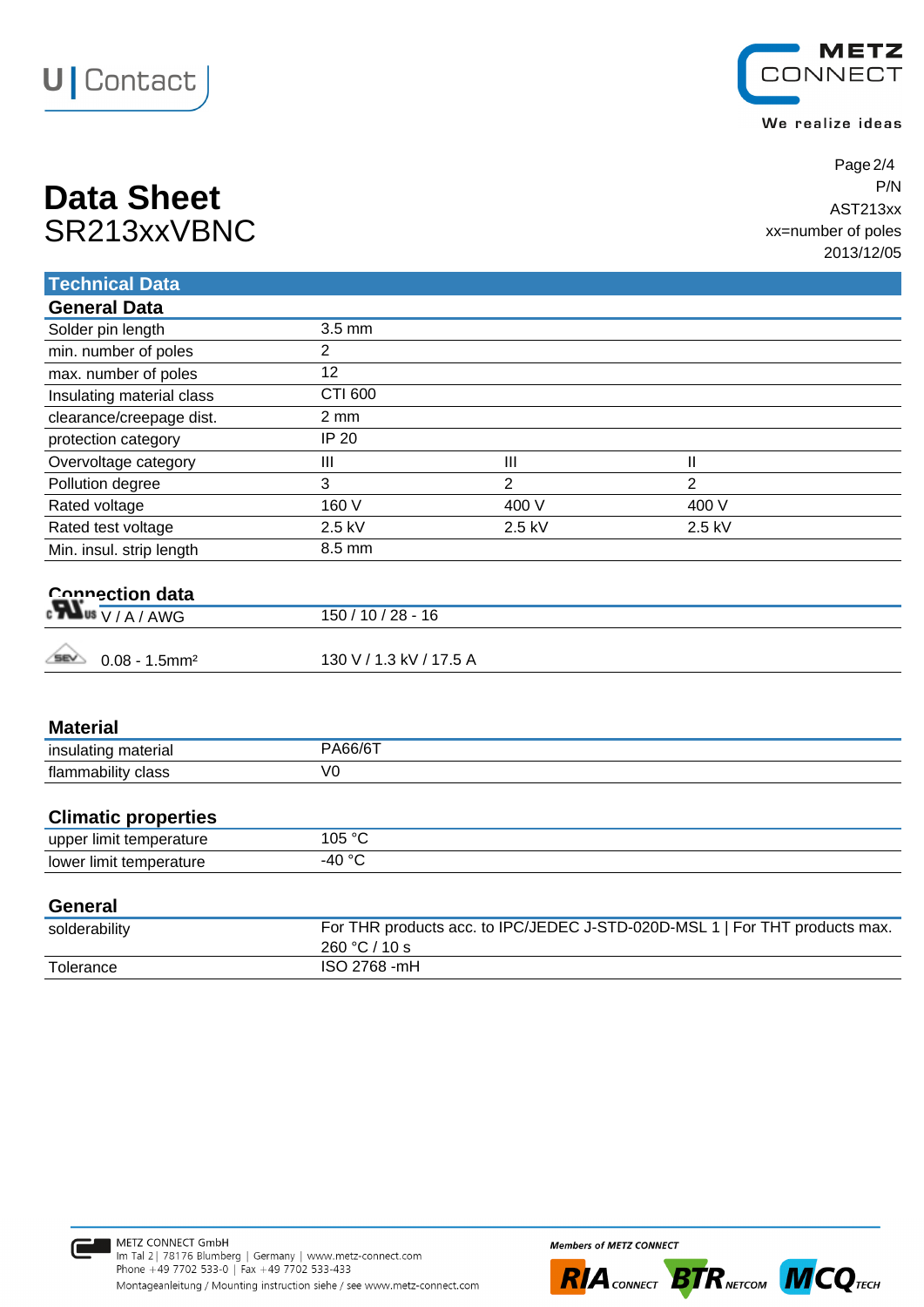



We realize ideas

Page 3/4 AST213xx xx=number of poles 2013/12/05

## **Data Sheet** P/N SR213xxVBNC

### **Illustration**



L=(pole size - 1) x centerline  $+ 3.5$  [0.138]